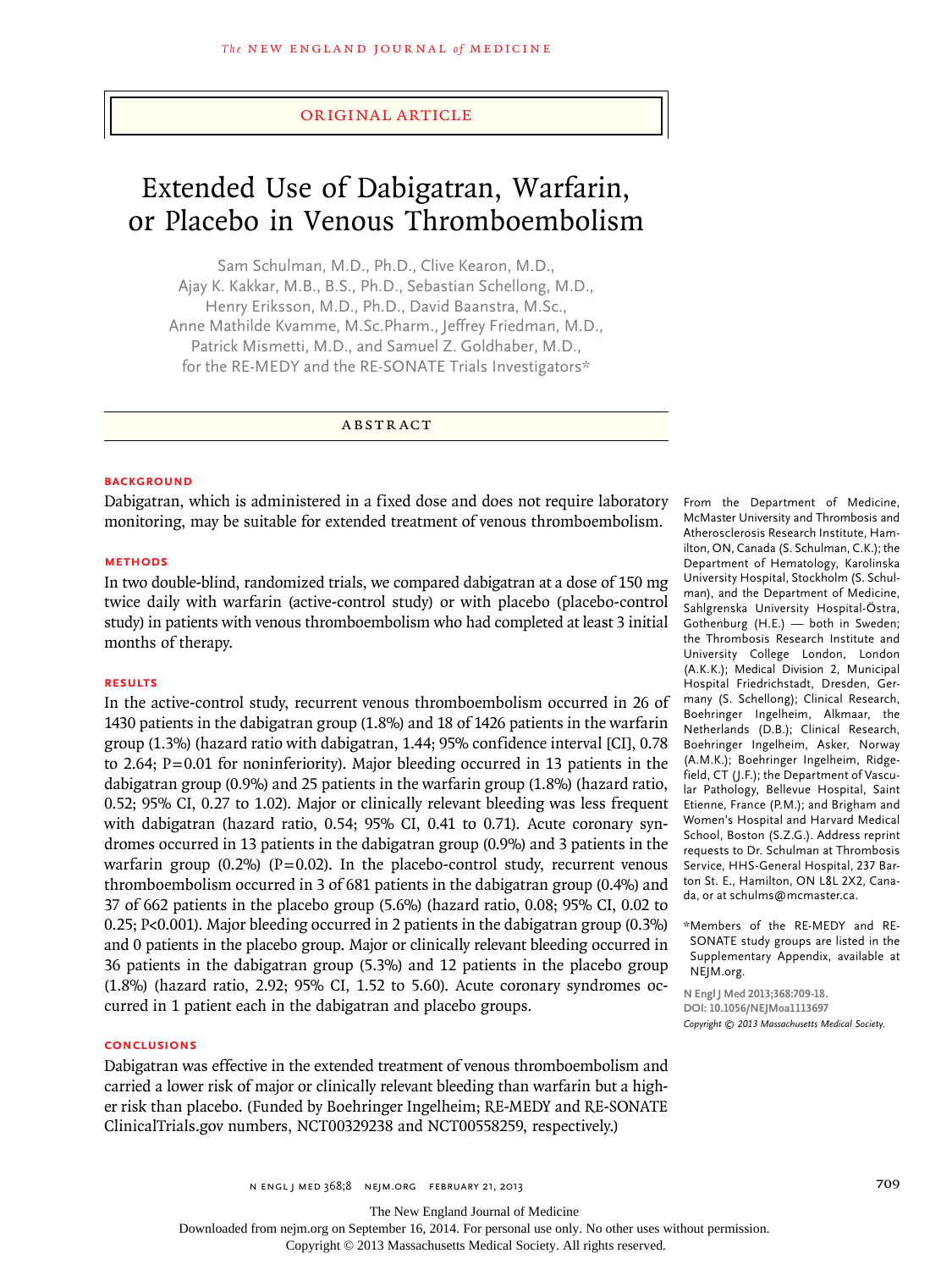ANTICOAGULANT TREATMENT WITH VI-<br>
tamin K antagonists is recommended for<br>
patients with venous thromboembolism.<sup>1</sup><br>
Most patients receive at least 3 months of treattamin K antagonists is recommended for patients with venous thromboembolism.<sup>1</sup> ment. Long-term treatment is recommended if there are risk factors for recurrence, such as multiple thrombotic episodes.<sup>1</sup> In the absence of clear contraindications to anticoagulant therapy, the risk of major bleeding is approximately 1% per year with extended vitamin K antagonist therapy after venous thromboembolism.2 The risk of major bleeding, together with the need for frequent laboratory monitoring and dose adjustments, makes long-term treatment problematic.

Dabigatran, a direct thrombin inhibitor, does not require frequent monitoring and dose adjustments. At a dose of 150 mg twice daily, it was shown in one trial to be noninferior to warfarin for the initial 6-month treatment of venous thromboembolism and was associated with a lower rate of clinically relevant nonmajor bleeding.3 These findings suggested that dabigatran might also be suitable for extended therapy beyond the initial period of treatment. We performed two studies to evaluate the efficacy and safety of dabigatran during long-term prophylaxis after venous thromboembolism. In one trial, dabigatran was compared with warfarin (the active-control study); in the other trial, dabigatran was compared with placebo (the placebo-control study).

#### METHODS

#### **Study Design**

The active-control study was designated RE-MEDY, and the placebo-control study was designated RE-SONATE. Both studies had a randomized, double-blind design and enrolled patients who had completed at least 3 months of treatment for venous thromboembolism. Both studies were funded, designed, and conducted, and the data analyzed, by Boehringer Ingelheim in conjunction with the steering committee, which was a common steering committee for the two trials. The members of the steering committee (the seven academic authors), who had independent access to the data, wrote the manuscript and made the decision to submit it for publication. The members of the steering committee vouch for the accuracy and completeness of the data and the analyses and for the fidelity of this report to the trial protocols, which are available with the full text of this article at NEJM.org.

# **Study Patients**

We recruited patients for the active-control study from 265 sites in 33 countries and for the placebocontrol study from 147 sites in 21 countries. Patients were eligible if they were at least 18 years of age and had objectively confirmed, symptomatic, proximal deep-vein thrombosis or pulmonary embolism that had already been treated with an approved anticoagulant or if they had received dabigatran in one of two previous clinical trials of short-term treatment of venous thromboembolism: the RE-COVER<sup>3</sup> and RE-COVER II<sup>4</sup> studies.

The main difference between the two trials in the selection of patients was that participants in the active-control study were considered to be at increased risk for recurrent venous thromboembolism on the basis of the site investigator's assessment. The required duration of initial treatment before trial enrollment was 3 to 12 months for the active-control study and 6 to 18 months for the placebo-control study. Full lists of inclusion and exclusion criteria for each trial are provided in the Supplementary Appendix, available at NEJM.org.

All patients provided written informed consent. The institutional review board at each participating clinical center approved the studies.

## **Randomization and Treatment**

In both studies, patients underwent randomization by means of an interactive voice-response system. Randomization was stratified according to the presence or absence of active cancer and according to the index diagnosis (deep-vein thrombosis or pulmonary embolism) in the active-control study and according to study center in the placebo-control study. Prior anticoagulant therapy was discontinued, and the study drug was started when the international normalized ratio (INR) was 2.3 or lower. If the patient was enrolled from the RE-COVER study or the RE-COVER II study, a point-of-care coagulometer with encrypted INR results was used to guide the transition so that the patients and investigators would remain unaware of the initial treatment.

In the active-control study, patients were assigned in a 1:1 ratio to receive active dabigatran (at a fixed dose of 150 mg twice daily) and a warfarin-like placebo or active warfarin and a dabigatran-like placebo. Bilateral compression ultrasonography of the leg veins was performed within 72 hours after randomization. We adjusted the dose of warfarin or placebo to maintain an INR of 2.0 to 3.0 with the use of a point-

The New England Journal of Medicine

Downloaded from nejm.org on September 16, 2014. For personal use only. No other uses without permission.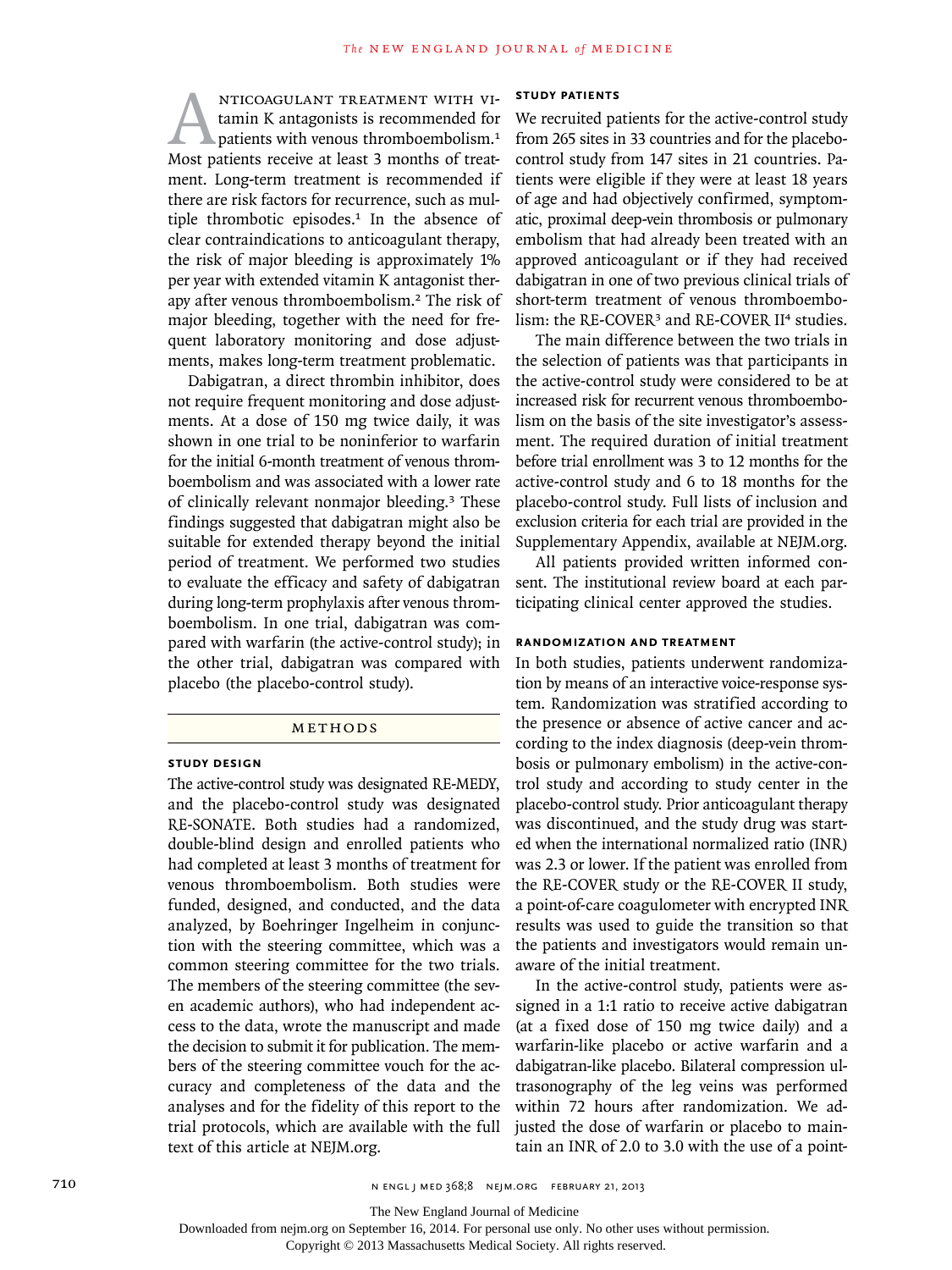of-care instrument that provided an encrypted INR. The true or sham INR was then obtained by means of an interactive voice-response system with a central computer that had been programmed with the randomization schedule.

In the placebo-control study, patients were assigned in a 1:1 ratio to receive dabigatran (at a fixed dose of 150 mg twice daily) or a matching placebo. Laboratory monitoring of coagulation was not performed in the placebo-control study.

# **Follow-up and Outcome Measures**

Patients were assessed at 15 and 30 days after randomization, then monthly until day 180. After that, patients in the active-control study were assessed every 90 days until the end of treatment; INR or sham INR results were obtained at intervals of no longer than 4 weeks. An additional visit occurred 30 days after the end of treatment in both studies.

The active-control study was initially designed for 18 months of treatment. Because of a lowerthan-projected event rate, the protocol was amended to increase the sample and extend the planned treatment period for patients already enrolled who consented to the extension, with the resulting planned study treatment period ranging from 6 to 36 months. The placebo-control study was amended, 6 months after recruitment of the first patient, to extend the follow-up to 12 months after completion of the study treatment to evaluate the long-term risk of recurrence.

In both studies, the primary efficacy outcome was recurrent symptomatic and objectively verified venous thromboembolism or death associated with venous thromboembolism (or unexplained death in the placebo-control study). Safety outcomes included major bleeding and clinically relevant nonmajor bleeding. Definitions of the efficacy and safety outcomes are provided in the Supplementary Appendix. Central committees, whose members were not aware of the treatment assignments, adjudicated suspected cases of recurrent venous thromboembolism, bleeding, death, acute coronary events (as well as cerebrovascular events in the placebo-control study), and liverfunction abnormalities (according to clinical and routine laboratory data).

# **Statistical Analysis**

The active-control study was designed to show that dabigatran is noninferior to warfarin in preventing recurrent venous thromboembolism (including death related to venous thromboembolism). The sample size was determined on the basis of an expected rate of the primary efficacy outcome of 2.0% in both groups,5-8 with a power of 85% to exclude a hazard ratio of 2.85 (the noninferiority margin for the hazard ratio), $3,9-14$  and an absolute increase in the risk of recurrent venous thromboembolism of 2.8 percentage points at 18 months (the noninferiority margin for the risk difference), at a one-sided alpha level of 0.025. To meet these specifications, we estimated that we would need to enroll 2000 patients. In the protocol amendment described above, the sample was increased to 2850 patients. Details of the sample-size calculation and the determination of the noninferiority margin are provided in the Supplementary Appendix.

The amended protocol for the active-control study resulted in a study population with a treatment duration ranging from 6 to 36 months. Consequently, the protocol was further revised to group the study participants into three cohorts according to the duration of treatment (<18 months, 18 months, or >18 months) and to perform a meta-analysis of these three cohorts for the primary efficacy outcome. Details of this analytic method are provided in the Supplementary Appendix. The prespecified analyses were the hazard ratio for the planned treatment period and the risk difference at 18 months. Both estimates had to satisfy the noninferiority criteria for dabigatran to be judged to be noninferior.

The placebo-control study was designed to determine whether dabigatran was superior to placebo for preventing recurrent venous thromboembolism. We assumed a 70% reduction in the relative risk of the primary outcome with dabigatran<sup>15</sup> and planned for a power of 95% to detect this difference, at a two-sided alpha of 0.05; on the basis of these specifications, 36 events were required. With an assumed frequency of the primary outcome of 3% at 6 months in the placebo group, a sample of approximately 1800 patients was needed. The primary efficacy outcome was analyzed with the use of a Cox proportional-hazards model.

In both trials, a modified intention-to-treat analysis was performed for efficacy, with exclusion of patients who did not receive any dose of the study drug. In the safety analyses, we included all events during the period from receipt of the first dose of the study drug until 3 days after receipt of the last dose. All safety analyses and secondary efficacy analyses were prespecified.

n engl j med 368;8 nejm.org february 21, 2013 711

The New England Journal of Medicine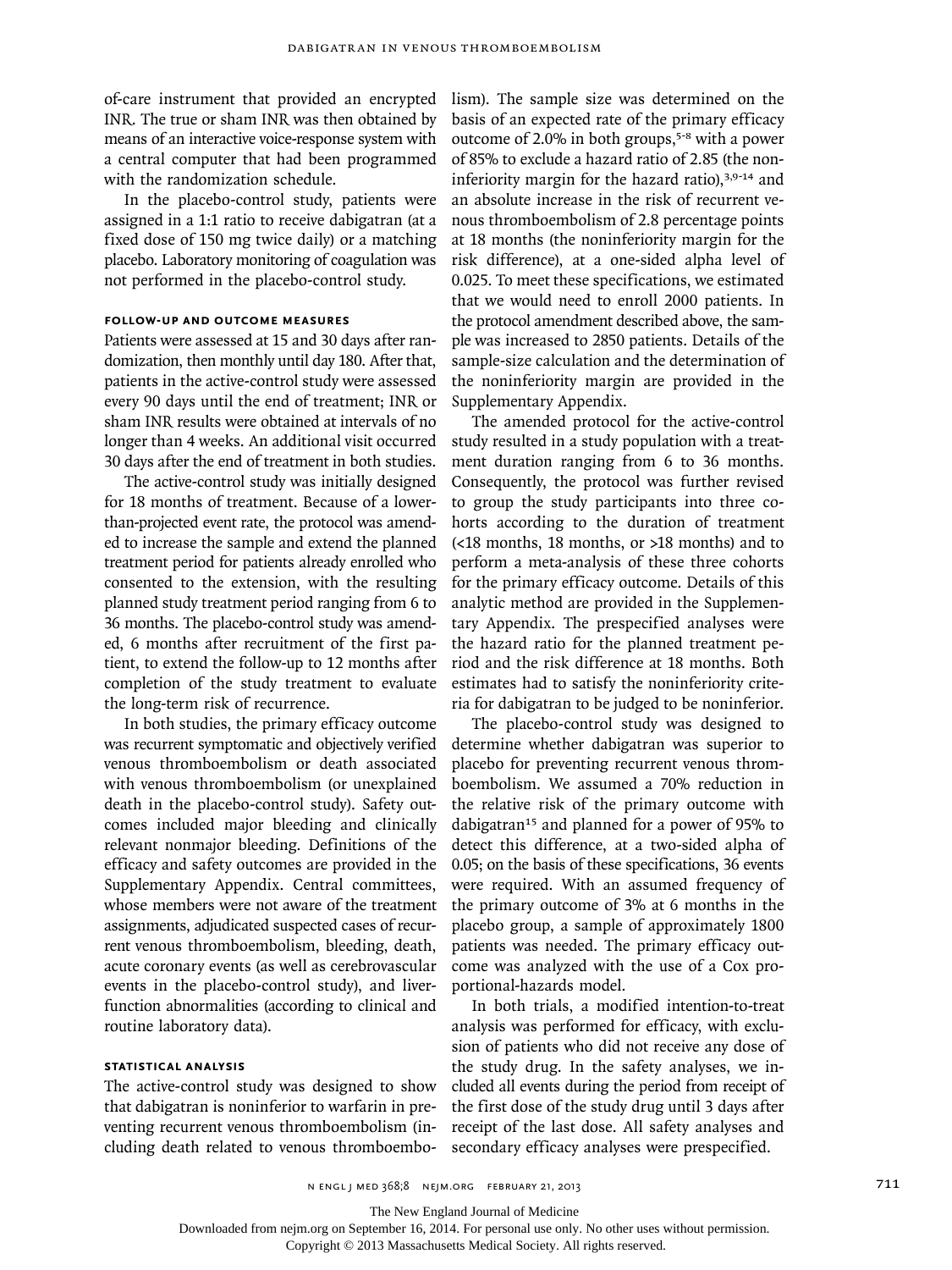**RESULTS** 

### **Patients**

From July 2006 through July 2010, a total of 2866 patients underwent randomization in the activecontrol study, and from November 2007 through September 2010, a total of 1353 patients underwent randomization in the placebo-control study (Fig. S1A and S1B in the Supplementary Appendix). Demographic and clinical characteristics of the participants in both trials are shown in Table 1.

# **Treatment and Follow-up**

In the active-control study, one patient in each group mistakenly received the study drug assigned to the other group throughout the study. In the warfarin group, the INR was in the therapeutic range (2.0 to 3.0) for a median of 65.3% of the time. The INR was below the therapeutic range 17.3% of the time and above the therapeutic range 12.2% of the time. Additional characteristics of the treatments are provided in Table 1.

In the active-control study, the study drug was stopped early in 276 patients (19.3%) in the dabigatran group (in 147 because of an adverse event, 23 because of nonadherence, 2 because of loss to follow-up, 64 because of their decision to stop taking the study medication, and 40 for other reasons) and in 281 patients (19.7%) in the warfarin group (in 129 because of an adverse event, 34 because of nonadherence, 6 because of loss to followup, 58 because of their decision to stop taking the study medication, and 54 for other reasons).

In the placebo-control study, 3 patients assigned to placebo mistakenly received dabigatran throughout the study. The study drug was stopped early in 71 patients (10.4%) in the dabigatran group (in 50 because of an adverse event, 9 because of nonadherence, and 12 because of their decision to stop taking the study medication) and in 99 patients (15.0%) in the placebo group (in 81 because of an adverse event, 5 because of nonadherence, and 13 because of their decision to stop taking the study medication).

| Table 1. Characteristics of the Patients and Treatments According to Study and Assigned Study Drug.* |                             |                          |                           |                        |
|------------------------------------------------------------------------------------------------------|-----------------------------|--------------------------|---------------------------|------------------------|
| Characteristic                                                                                       | <b>Active-Control Study</b> |                          |                           | Placebo-Control Study  |
|                                                                                                      | Dabigatran<br>$(N = 1430)$  | Warfarin<br>$(N = 1426)$ | Dabigatran<br>$(N = 681)$ | Placebo<br>$(N = 662)$ |
| $Age - yr$                                                                                           |                             |                          |                           |                        |
| Mean                                                                                                 | $55.4 + 15.0$               | $53.9 + 15.3$            | $56.1 + 15.5$             | $55.5 \pm 15.1$        |
| Range                                                                                                | $18 - 92$                   | $18 - 93$                | $18 - 89$                 | $18 - 91$              |
| Female sex - no. (%)                                                                                 | 559 (39.1)                  | 555 (38.9)               | 300 (44.1)                | 298 (45.0)             |
| Race or ethnic group - no. (%) <sup>+</sup>                                                          |                             |                          |                           |                        |
| White                                                                                                | 1288 (90.1)                 | 1284 (90.0)              | 610 (89.6)                | 585 (88.4)             |
| <b>Black</b>                                                                                         | 29(2.0)                     | 28(2.0)                  | 9(1.3)                    | 14(2.1)                |
| Asian                                                                                                | 113(7.9)                    | 114 (8.0)                | 58 (8.5)                  | 60(9.1)                |
| American Indian                                                                                      | $\mathbf{0}$                | $\mathbf{0}$             | 4(0.6)                    | 3(0.5)                 |
| Weight $-$ kg                                                                                        |                             |                          |                           |                        |
| Mean                                                                                                 | $86.1 \pm 19.3$             | $86.0 \pm 18.9$          | $83.7 \pm 18.0$           | $84.0 \pm 18.6$        |
| Range                                                                                                | $40 - 188$                  | $41 - 182$               | $40 - 151$                | $40 - 206$             |
| Estimated creatinine clearance - ml/min*                                                             | $104.2 \pm 38.6$            | $106.6 + 37.9$           | $99.6 \pm 35.8$           | $101.2 + 37.1$         |
| Type of index event - no. (%)                                                                        |                             |                          |                           |                        |
| Deep-vein thrombosis only                                                                            | 938 (65.6)                  | 922(64.7)                | 431 (63.3)                | 441 (66.6)             |
| Pulmonary embolism only                                                                              | 324 (22.7)                  | 335 (23.5)               | 183 (26.9)                | 178 (26.9)             |
| Both deep-vein thrombosis and pulmonary embolism                                                     | 167(11.7)                   | 168(11.8)                | 47(6.9)                   | 35(5.3)                |
| Neither deep-vein thrombosis nor pulmonary embolism                                                  | 1(0.1)                      | 1(0.1)                   | 20(2.9)                   | 8(1.2)                 |
| Immobilization - no. (%)                                                                             |                             |                          |                           |                        |
| Transient                                                                                            | 91(6.4)                     | 93 (6.5)                 | 49 (7.2)                  | 36 (5.4)               |
| Permanent                                                                                            | 3(0.2)                      | 12(0.8)                  | 4(0.6)                    | $\mathbf 0$            |

712 **N ENGL | MED 368;8 NEJM.ORG FEBRUARY 21, 2013** 

The New England Journal of Medicine

Downloaded from nejm.org on September 16, 2014. For personal use only. No other uses without permission.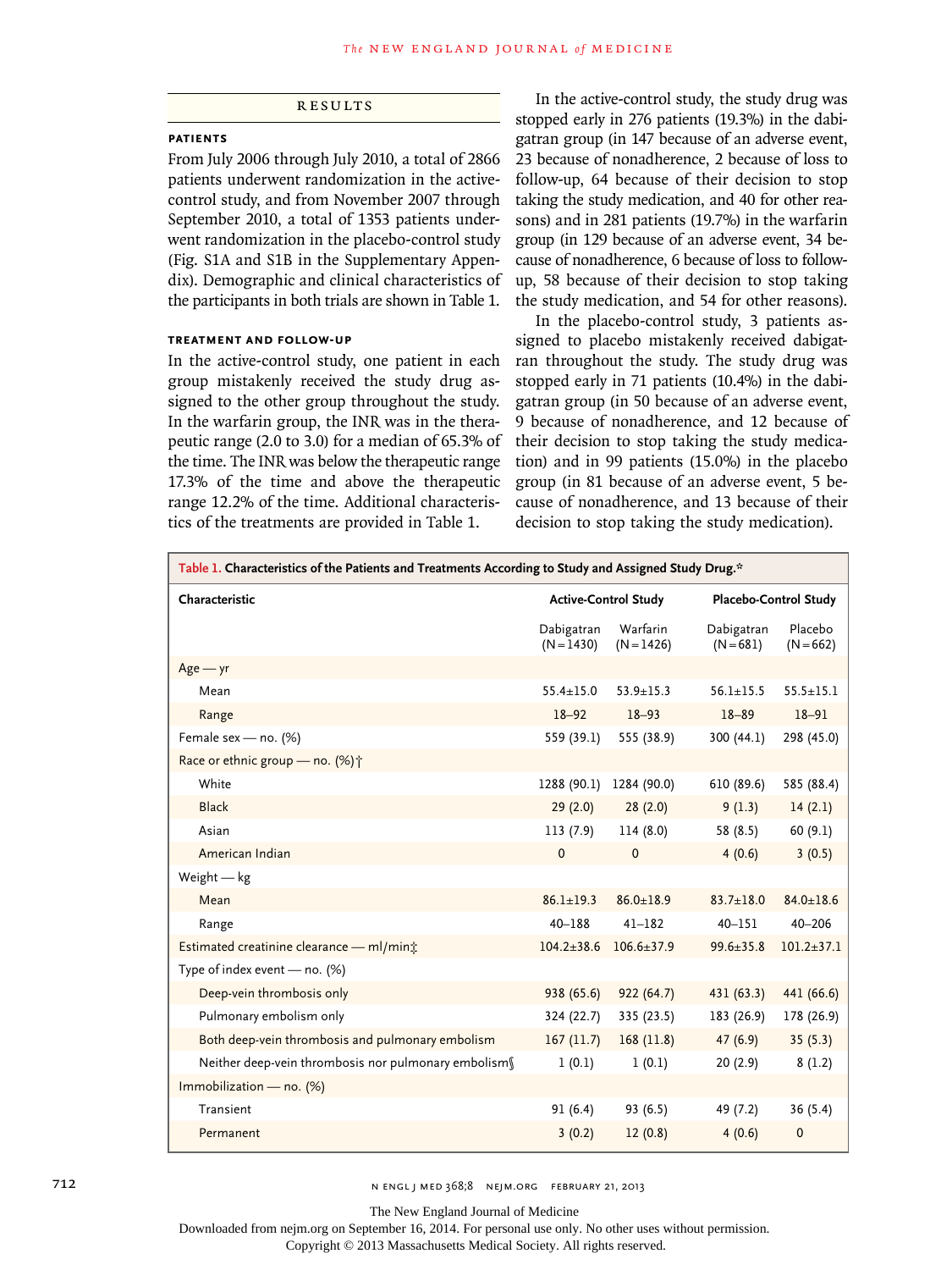| Table 1. (Continued.)                                 |                             |                          |                           |                        |
|-------------------------------------------------------|-----------------------------|--------------------------|---------------------------|------------------------|
| Characteristic                                        | <b>Active-Control Study</b> |                          | Placebo-Control Study     |                        |
|                                                       | Dabigatran<br>$(N = 1430)$  | Warfarin<br>$(N = 1426)$ | Dabigatran<br>$(N = 681)$ | Placebo<br>$(N = 662)$ |
| Known thrombophilia - no. (%)                         | 262 (18.3)                  | 263 (18.4)               | 87(12.8)                  | 68 (10.3)              |
| Active cancer - no. (%)                               | 60(4.2)                     | 59 $(4.1)$               | 1                         | $2\P$                  |
| Previous cancer - no. (%)                             | NA.                         | NA.                      | 44 (6.5)                  | 37(5.6)                |
| Coronary artery disease - no. (%)                     | 120(8.4)                    | 87(6.1)                  | 43(6.3)                   | 38(5.7)                |
| Diabetes mellitus - no. (%)                           | 150 (10.5)                  | $108(7.6)$ **            | 57 (8.4)                  | 50(7.6)                |
| Hypertension - no. (%)                                | 582 (40.7)                  | 520 $(36.5)$             | 281(41.3)                 | 240 (36.3)             |
| Treatment duration before randomization - days        | $198 + 157$                 | $200 + 117$              | $293 + 107$               | $299+110$              |
| Enrolled from RE-COVER study - no. (%)                |                             |                          |                           |                        |
| Dabigatran group                                      | 236(16.5)                   | 254 (17.8)               | 7(1.0)                    | 8(1.2)                 |
| Warfarin group                                        | 283(19.8)                   | 243(17.0)                | 8(1.2)                    | 4(0.6)                 |
| Enrolled from RE-COVER II study - no. (%)             | 70 (4.9)                    | 55 (3.9)                 | <b>NA</b>                 | <b>NA</b>              |
| Exposure to study drug - days                         | $473 + 211$                 | $474 + 206$              | $165 + 45$                | $162+47$               |
| Adherence to study regimen – no. $(\%)$ <sup>++</sup> | 1386 (98.0) 1387 (98.2)     |                          | 657 (96.5)                | 639 (96.5)             |

\* Plus–minus values are means ±SD. All variables in each study were compared between the two groups. There were no significant differences between groups unless otherwise indicated. NA denotes not applicable.

Race or ethnic group was determined by the investigator.

Creatinine clearance was estimated according to the Cockcroft-Gault method.

In these cases, the initial diagnosis of proximal deep-vein thrombosis or pulmonary embolism was made locally but could not be confirmed by the central adjudication committee.

¶ Active cancer was an exclusion criterion, and the numbers represent protocol violations.

P=0.02 for the difference between the dabigatran group and the warfarin group, calculated with the chi-square test.

 $**$  P=0.007 for the difference between the dabigatran group and the warfarin group, calculated with the chi-square test.

†† Adherence was assumed if a pill count for dabigatran or the dabigatran-like placebo indicated an intake of 80 to 120% of the prescribed dose. In the active-control study, this information was available for 1415 patients in the dabigatran group and 1412 patients in the warfarin group.

# **Efficacy and Safety in the Active-Control Study**

The primary outcome for efficacy was confirmed by central adjudication in 26 patients (1.8%) in the dabigatran group and in 18 patients (1.3%) in the warfarin group (Table 2). The overall hazard ratio with dabigatran for time to the first primaryoutcome event was 1.44 (95% confidence interval [CI], 0.78 to 2.64), and the risk difference at 18 months was 0.38 percentage points (95% CI, −0.50 to 1.25) (Fig. 1A), calculated with the use of the meta-analytic approach. In a Cox regression analysis of pooled individual data, the hazard ratio was 1.47 (95% CI, 0.80 to 2.68). Dabigatran thus met the criteria for noninferiority to warfarin with regard to the prevention of recurrent or fatal venous thromboembolism (P<0.001 for the risk-difference criterion and P=0.01 for the hazard– ratio criterion). There were no significant differpredefined subgroups (Fig. S2 in the Supplementary Appendix).

Thirteen patients (0.9%) in the dabigatran group had a major bleeding event, as compared with 25 patients (1.8%) in the warfarin group. The overall hazard ratio for time to first major bleeding event was 0.52 (95% CI, 0.27 to 1.02) (Table 2). The sites of major bleeding are presented in Table S1 in the Supplementary Appendix. In both groups, 2 patients had bleeding at two sites. Major or clinically relevant bleeding occurred in 80 patients (5.6%) in the dabigatran group and 145 patients (10.2%) in the warfarin group (hazard ratio, 0.54; 95% CI, 0.41 to 0.71; P<0.001). The risk of any bleeding is shown in Figure 2A. There were no significant differences in the risk of bleeding according to study treatment in predefined subgroups.

ences in efficacy according to study treatment in nary events in the dabigatran group (events in We observed a higher incidence of acute coro-

The New England Journal of Medicine

Downloaded from nejm.org on September 16, 2014. For personal use only. No other uses without permission.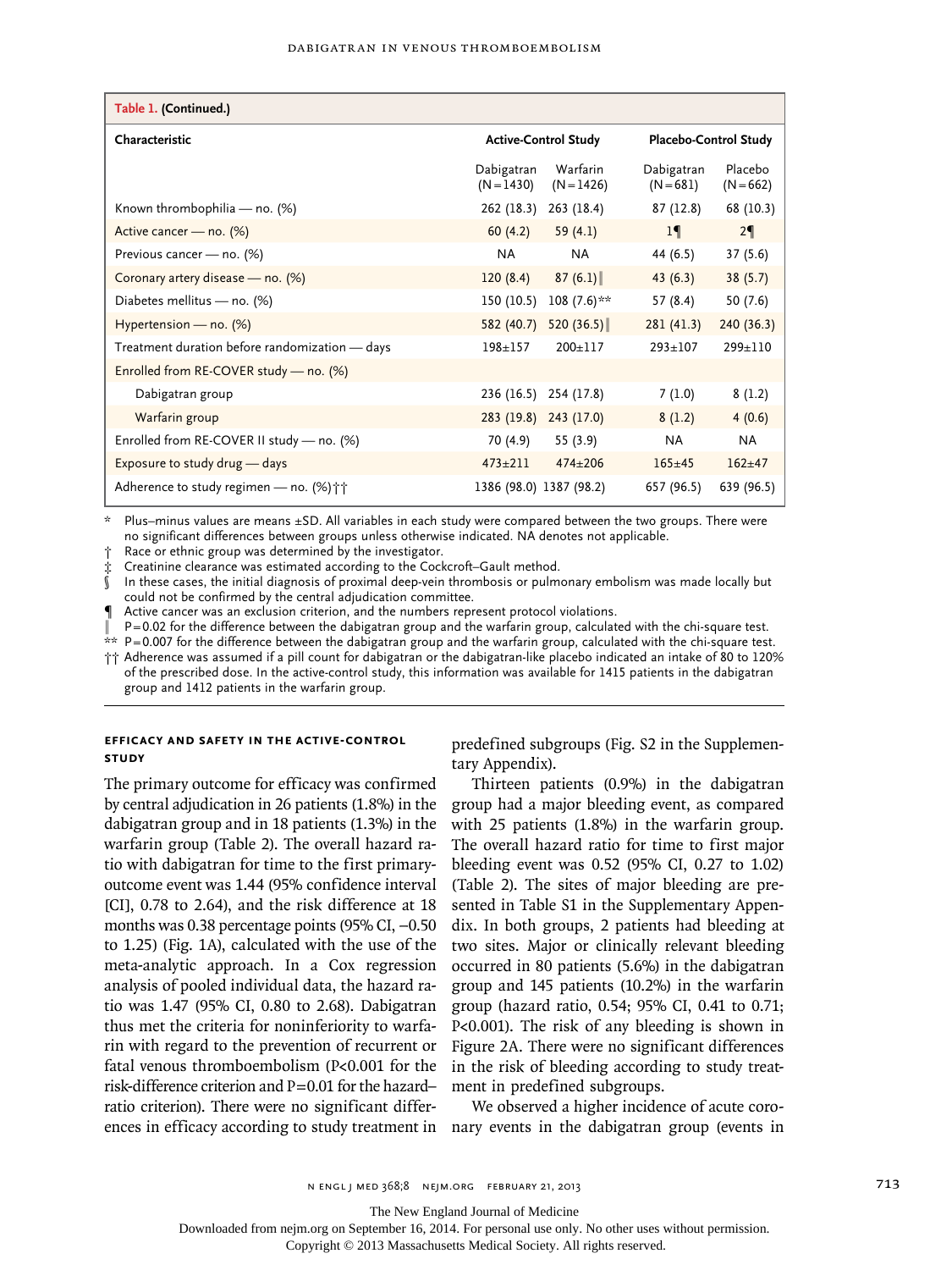| Table 2. Efficacy and Safety Outcomes in the Active-Control Study.*           |                            |                          |                                 |         |  |
|-------------------------------------------------------------------------------|----------------------------|--------------------------|---------------------------------|---------|--|
| Outcome                                                                       | Dabigatran<br>$(N = 1430)$ | Warfarin<br>$(N = 1426)$ | <b>Hazard Ratio</b><br>(95% CI) | P Value |  |
|                                                                               | no. of patients (%)        |                          |                                 |         |  |
| Efficacy analysis;                                                            |                            |                          |                                 |         |  |
| Primary end point of recurrent or fatal venous thrombo-<br>embolism           | 26(1.8)                    | 18(1.3)                  | $1.44(0.78 - 2.64)$             | 0.011   |  |
| Secondary end points                                                          |                            |                          |                                 |         |  |
| Symptomatic deep-vein thrombosis                                              | 17(1.2)                    | 13(0.9)                  | $1.32(0.64 - 2.71)$             | 0.46    |  |
| Symptomatic nonfatal pulmonary embolism                                       | 10(0.7)                    | 5(0.4)                   | $2.04(0.70 - 5.98)$             | 0.19    |  |
| Death related to venous thromboembolism                                       | 1(0.1)                     | 1(0.1)                   | $1.01(0.06 - 16.2)$             | 0.99    |  |
| All deaths                                                                    | 17(1.2)                    | 19(1.3)                  | $0.90(0.47 - 1.72)$             | 0.74    |  |
| Safety analysis§                                                              |                            |                          |                                 |         |  |
| Major bleeding event¶                                                         | 13(0.9)                    | 25(1.8)                  | $0.52(0.27-1.02)$               | 0.06    |  |
| Fatal event                                                                   | 0                          | 1                        |                                 |         |  |
| Bleeding into critical organ                                                  | 8                          | 13                       |                                 |         |  |
| Event resulting in fall in hemoglobin level or need<br>for blood transfusions | 9                          | 18                       |                                 |         |  |
| Major or clinically relevant bleeding event                                   | 80(5.6)                    | 145(10.2)                | $0.54(0.41 - 0.71)$             | < 0.001 |  |
| Any bleeding event                                                            | 277 (19.4)                 | 373 (26.2)               | $0.71(0.61 - 0.83)$             | < 0.001 |  |
| Adverse event                                                                 | 1029 (72.0)                | 1010 (70.8)              |                                 | 0.53    |  |
| Adverse event leading to discontinuation of study drug                        | 145(10.1)                  | 126(8.8)                 |                                 | 0.26    |  |
| Serious adverse event                                                         | 227 (15.9)                 | 224(15.7)                |                                 | 0.97    |  |
| Acute coronary syndrome                                                       |                            |                          |                                 |         |  |
| During treatment                                                              | 13(0.9)                    | 3(0.2)                   |                                 | 0.02    |  |
| Within 30 days after treatment                                                | 1(0.1)                     | 3(0.2)                   |                                 |         |  |
| $ALT > 3 \times ULN$                                                          | 24(1.7)                    | 26(1.8)                  |                                 |         |  |
| ALT $>3\times$ ULN and bilirubin $>2\times$ ULN                               | 2(0.1)                     | 1(0.1)                   |                                 |         |  |

\* ALT denotes alanine aminotransferase, CI confidence interval, and ULN upper limit of the normal range.

† The efficacy analysis included all randomly assigned patients who received at least one dose of the study drug and was based on data for the planned treatment period, regardless of whether the study drug was discontinued early.

‡ The P value for the primary outcome is for noninferiority, for which the margin was 2.85.

The safety analysis by default was based on the treatment period and a 3-day washout period after the end of treatment. ¶One major bleeding event could be attributed to several of the listed criteria. The sites of the major bleeding events are presented in Table S1 in the Supplementary Appendix.

13 patients [0.9%]: 10 with myocardial infarction and 3 with unstable angina) than in the warfarin group (events in 3 patients [0.2%]: 1 with myocardial infarction and 2 with unstable angina). All these events were adjudicated as definite except for myocardial infarction in 1 patient in the dabigatran group and unstable angina in 1 patient in the warfarin group. In each group, 1 patient had an event within 3 days after stopping the study treatment.

# **Efficacy and Safety in the Placebo-Control Study**

The primary outcome for efficacy was confirmed by central adjudication in 3 patients (0.4%) in the

dabigatran group and in 37 patients (5.6%) in the placebo group. The hazard ratio with dabigatran for time to the first primary-outcome event was 0.08 (95% CI, 0.02 to 0.25; P<0.001) (Table 3 and Fig. 1B). There were no significant differences in efficacy according to study treatment in predefined subgroups (Fig. S3 in the Supplementary Appendix). The extended 12-month follow-up was completed for 1323 of the 1343 patients who underwent randomization and received the study drug (98.5%), at which point the cumulative incidence of the primary efficacy outcome was 6.9% in the dabigatran group as compared with 10.7% in the placebo group (hazard ratio, 0.61; 95% CI, 0.42 to 0.88).

The New England Journal of Medicine

Downloaded from nejm.org on September 16, 2014. For personal use only. No other uses without permission.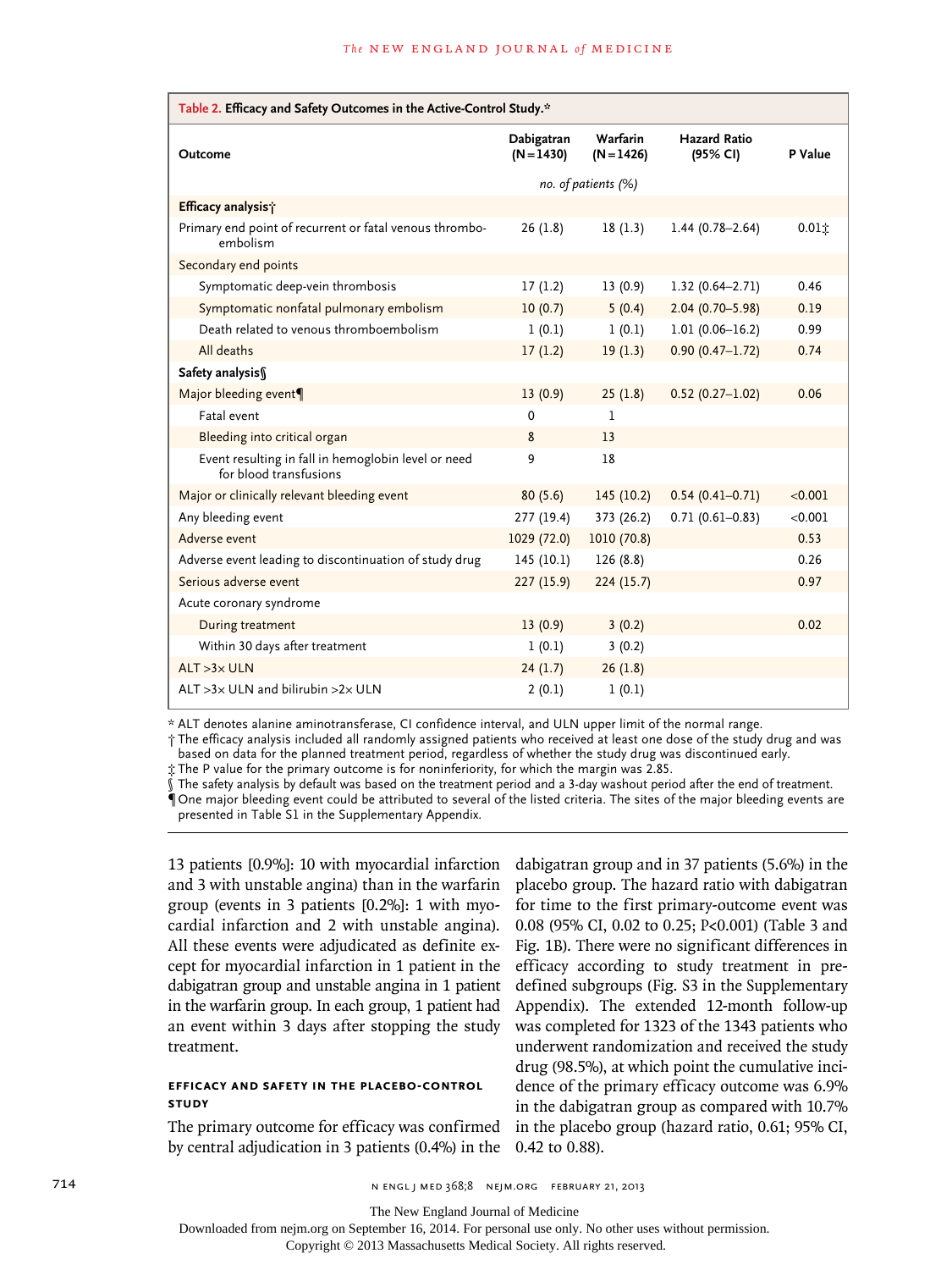

events, both in the dabigatran group; both events  $P=0.001$ ). The risk of any bleeding is shown in were gastrointestinal bleeding requiring at least Figure 2B. Rectal bleeding occurred in 19 patients 2 units of blood but without a fall in the hemo-(2.8%) in the dabigatran group and in 5 patients globin level of 20 g per liter or more. Major or (0.8%) in the placebo group, whereas the inciclinically relevant nonmajor bleeding occurred dence of bleeding at other sites was similar in in 36 patients (5.3%) in the dabigatran group as the two groups. In this study, there was 1 acute compared with 12 patients (1.8%) in the placebo coronary event in each group.

There were 2 patients with major bleeding group (hazard ratio, 2.92; 95% CI, 1.52 to 5.60;

n engl j med 368;8 nejm.org february 21, 2013 715

The New England Journal of Medicine

Downloaded from nejm.org on September 16, 2014. For personal use only. No other uses without permission.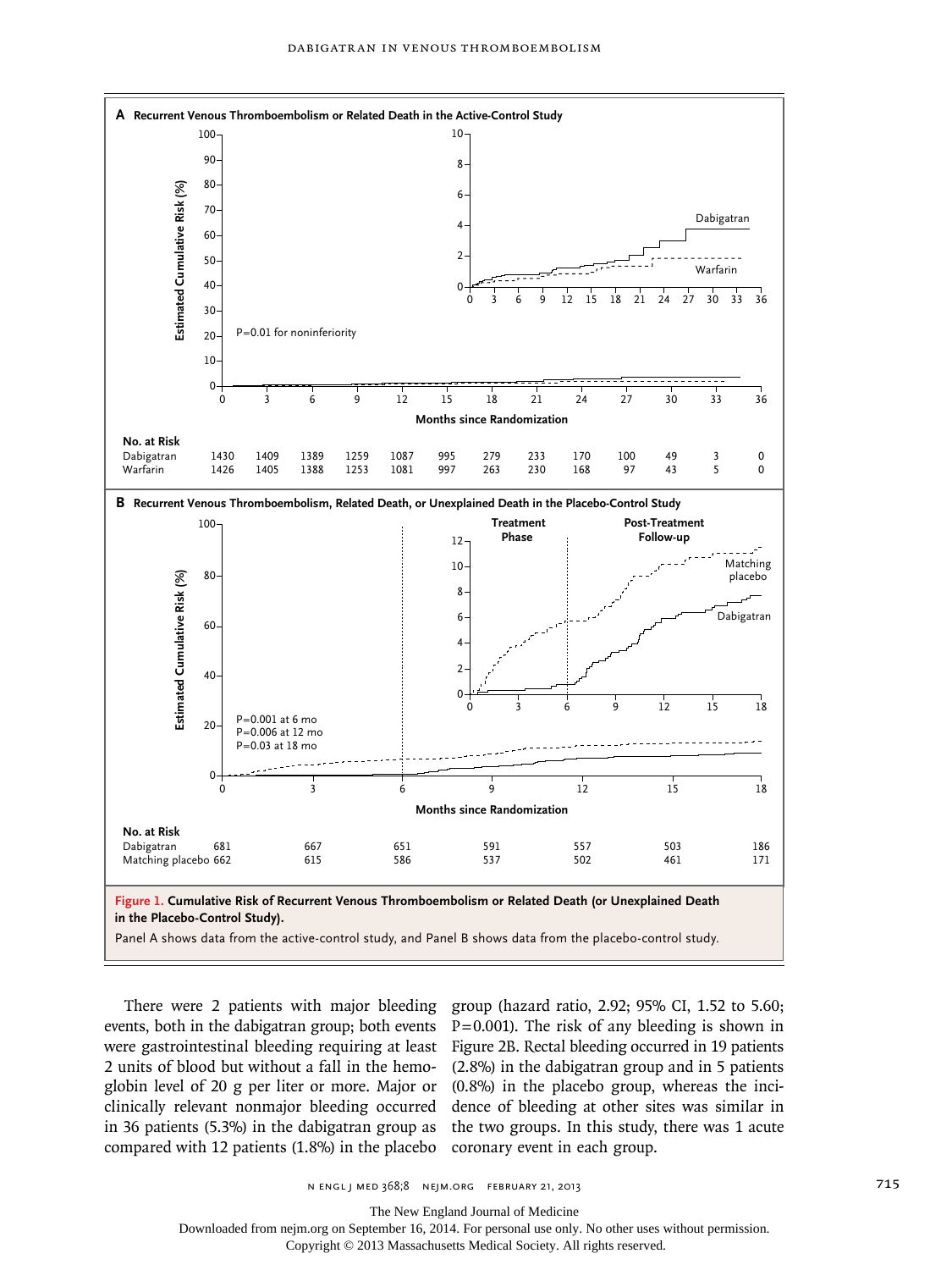

# Discussion

We evaluated the use of dabigatran for the longterm treatment of venous thromboembolism in two complementary randomized trials. In the active-control study, dabigatran met the predefined noninferiority criteria in comparison nous thromboembolism, with fewer major bleed-

ing events and significantly fewer clinically relevant nonmajor bleeding events. As compared with placebo, dabigatran significantly reduced the rate of recurrent venous thromboembolism, but with a significantly higher risk of major or clinically relevant nonmajor bleeding.

with warfarin for the prevention of recurrent ve-merical increase in recurrent or fatal venous In the active-control study, there was a nuthromboembolic events during treatment with

The New England Journal of Medicine

Downloaded from nejm.org on September 16, 2014. For personal use only. No other uses without permission.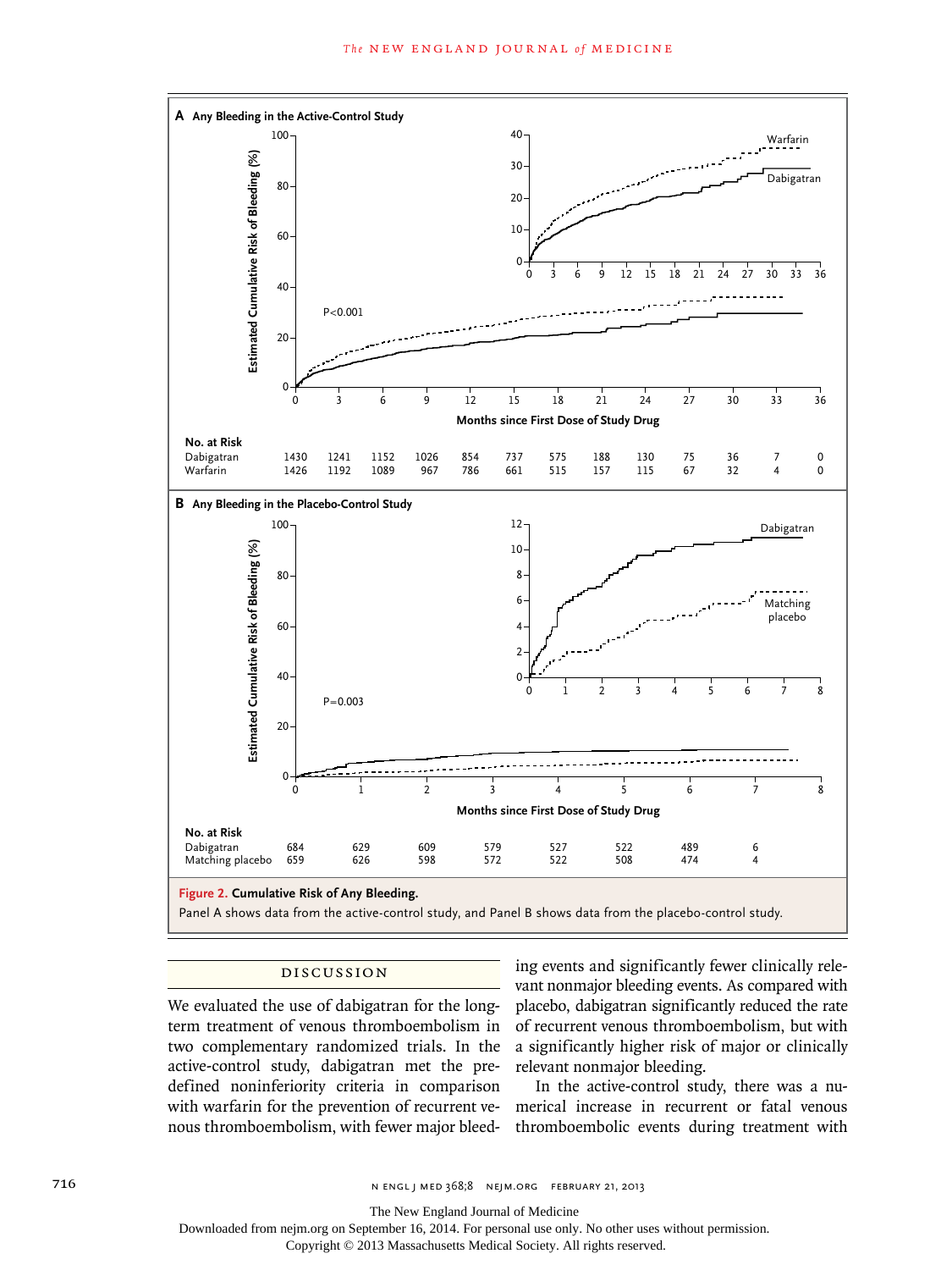| Table 3. Efficacy and Safety Outcomes in the Placebo-Control Study.                      |                           |                        |                                 |         |
|------------------------------------------------------------------------------------------|---------------------------|------------------------|---------------------------------|---------|
| Outcome                                                                                  | Dabigatran<br>$(N = 681)$ | Placebo<br>$(N = 662)$ | <b>Hazard Ratio</b><br>(95% CI) | P Value |
|                                                                                          | no. of patients (%)       |                        |                                 |         |
| Efficacy analysis*                                                                       |                           |                        |                                 |         |
| Primary end point of recurrent or fatal venous thrombo-<br>embolism or unexplained death | 3(0.4)                    | 37(5.6)                | $0.08$ (0.02-0.25)              | < 0.001 |
| Secondary end points                                                                     |                           |                        |                                 |         |
| Symptomatic deep-vein thrombosis                                                         | 2(0.3)                    | $22(3.3)$ <sup>+</sup> |                                 |         |
| Symptomatic nonfatal pulmonary embolism                                                  | 1(0.1)                    | 14(2.1)                |                                 |         |
| Unexplained death                                                                        | 0                         | $2(0.3)$ $\ddot{x}$    |                                 |         |
| Safety analysis                                                                          |                           |                        |                                 |         |
| Major bleeding event¶                                                                    | 2(0.3)                    | $\mathbf 0$            | Not estimable                   | 1.0     |
| Event resulting in fall in hemoglobin level or need<br>for blood transfusions            | $\overline{2}$            | $\Omega$               |                                 |         |
| Major or clinically relevant bleeding event                                              | 36(5.3)                   | 12(1.8)                | $2.92(1.52 - 5.60)$             | 0.001   |
| Any bleeding event                                                                       | 72(10.5)                  | 39(5.9)                | $1.82(1.23 - 2.68)$             | 0.003   |
| Adverse event                                                                            | 346 (50.6)                | 324 (49.2)             |                                 |         |
| Adverse event leading to discontinuation of study drug                                   | 50(7.3)                   | 81(12.3)               |                                 |         |
| Serious adverse event                                                                    | 47(6.9)                   | 60(9.1)                |                                 |         |
| Acute coronary syndrome during treatment                                                 | 1(0.1)                    | 1(0.2)                 |                                 |         |
| Cerebrovascular event during treatment**                                                 | 2(0.3)                    | 1(0.2)                 |                                 |         |
| ALT >3x ULN计                                                                             | 4(0.6)                    | 4(0.6)                 |                                 |         |

The efficacy analysis included all randomly assigned patients who received at least one dose of the study drug and was based on data for the planned treatment period, regardless of whether the study drug was discontinued early.

† One patient in the placebo group had deep-vein thrombosis and a pulmonary embolism on the same day, and each was considered to be a first event.

‡ One of the two deaths occurred when the patient was not receiving the study drug. There were no cases of objectively verified fatal pulmonary embolism or of any other deaths.

§ The safety analysis included 684 patients who received dabigatran and 659 who received placebo. Three patients in the placebo group mistakenly received dabigatran throughout the study.

¶ None of the major bleeding events were fatal or occurred in a critical organ (see Table S1 in the Supplementary Appendix). ‖ There was one myocardial infarction with ST-segment elevation in the dabigatran group and one myocardial infarction without ST-segment elevation in the placebo group.

\*\* There were two patients with transient ischemic attacks in the dabigatran group and one patient with ischemic stroke in the placebo group.

†† None of the patients had concurrent elevation of the bilirubin level of more than two times the upper limit of the normal range.

dabigatran (26 events [1.8%], vs. 18 events with 0.7% to 5.0%)<sup>5,6,16-18</sup> or with experimental drugs warfarin [1.3%]). The upper limit of the 95% confidence interval for the hazard ratio (2.64) was close to the predefined noninferiority margin (2.85), and the confidence interval gives boundaries for the event rate with dabigatran as low as 1.0% and as high as 3.4%. This corresponds to an annual risk of 0.8% to 2.6%. The annualized point estimates of 1.0% for warfarin and 1.4% for dabigatran can be compared with the annualized point estimates in previous trials of extended treatment with warfarin (range,

(ximelagatran, 1.3%; low-dose warfarin, 1.9% to 2.6%; and rivaroxaban,  $1.9\%$ ).<sup>6-9</sup> The prespecified noninferiority margin for the hazard ratio of 2.85 is large, since it allows an increase in risk by a factor of nearly 3 to be accepted as noninferior. This is a limitation of the trial design. However, large noninferiority margins have been prespecified in trials of short-term treatment of venous thromboembolism with dabigatran (2.75),5,6,16-18 rivaroxaban (2.0),5,6,16-18 and idraparinux (2.0).5,6,16-18

The New England Journal of Medicine

Downloaded from nejm.org on September 16, 2014. For personal use only. No other uses without permission.